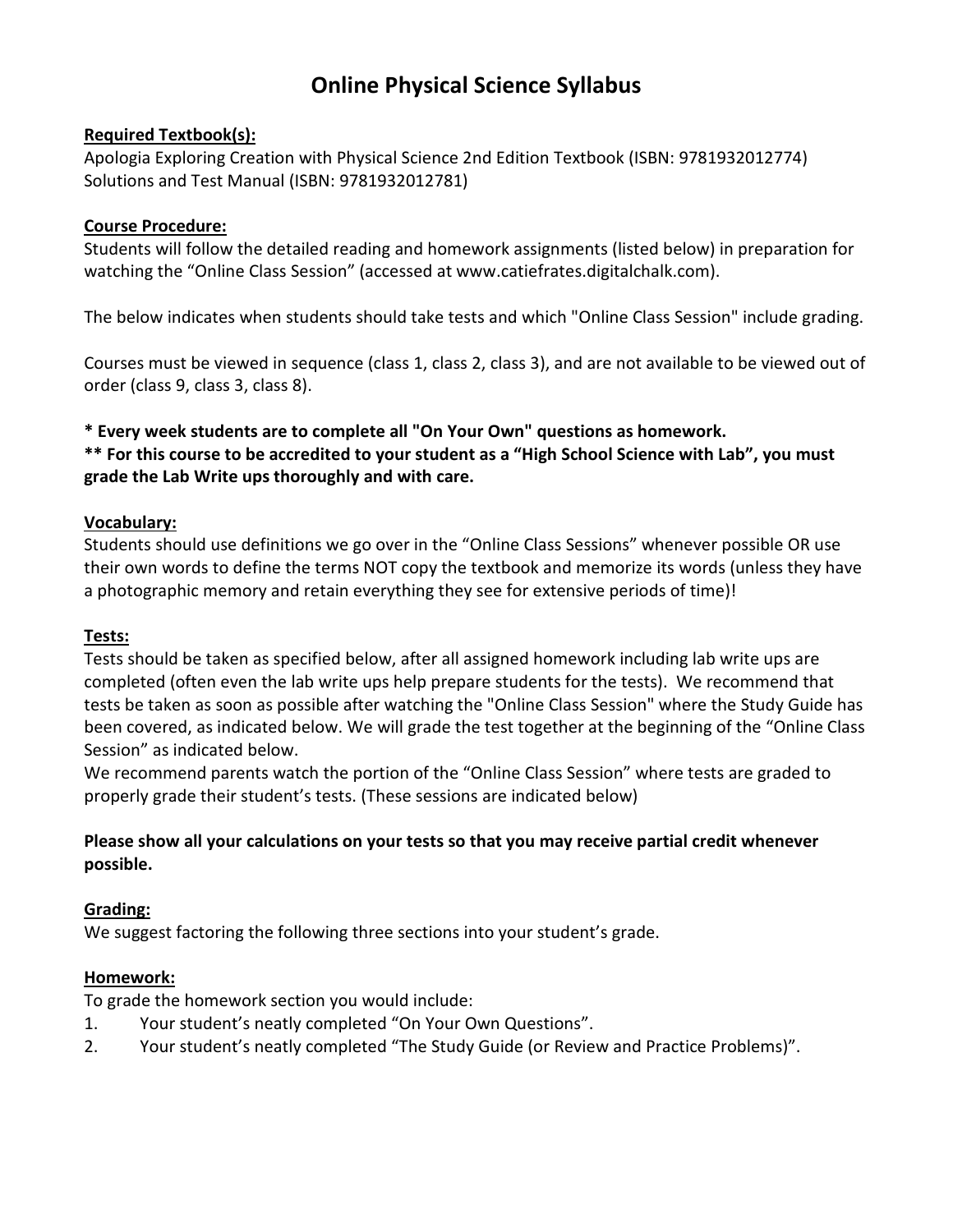**Remember**, homework is for the student's benefit and should never be counted against them as long as it is neat and complete. The effort is what is graded on the homework. Accuracy is graded on the tests.

**The homework section = 33% of the grade.** 

## **Lab Write-Ups:**

To grade the **"Lab Write-Ups",** look over each lab write-up and make sure that it is neat, and contains the 4 parts listed below. Please see the detailed lab write-up instructions below, under the "Labs" section for full details.

\*\* **For this course to be accredited to your student as a "High School Science with Lab", you must grade the Lab Write-Ups thoroughly and with care. Lab Write-Ups can be graded with equal weight as tests.** 

**Lab Write-Ups = 33% of the grade.** 

## **Tests:**

Factor the test grade in as the last third of the grade. **Tests = 33% of the grade.** 

## **Please have students show all their calculations on tests so that they may receive partial credit whenever possible.**

Some parents prefer to only average the student's tests for their grade and ignore the homework grading.

The homework being graded is to benefit your student(s) and increase their average for work they are doing; in a school, their homework would count as part of their grade. It is not until college that only the tests are averaged for their grade and the lab write ups in college will be an entirely different grade. Grading of the course is at the parent's discretion, parents are welcome to only factor tests grades in for the final score.

Science (as is math) is graded in colleges on a 10 point scale (90-100% is an A, 80-89% is a B, etc.) therefore I use the same grading scale for our student(s). I know the state went to a 7 point scale in a futile attempt to increase our standard of education but I prefer to stay with the college standard.

We recommend that students complete and save all assigned work in a portfolio or notebook as evidence of course completion and credit.

# **Lab Write-Up Instructions:**

# **Example Lab Write-Up**

Lab write-ups should contain the following divisions and information.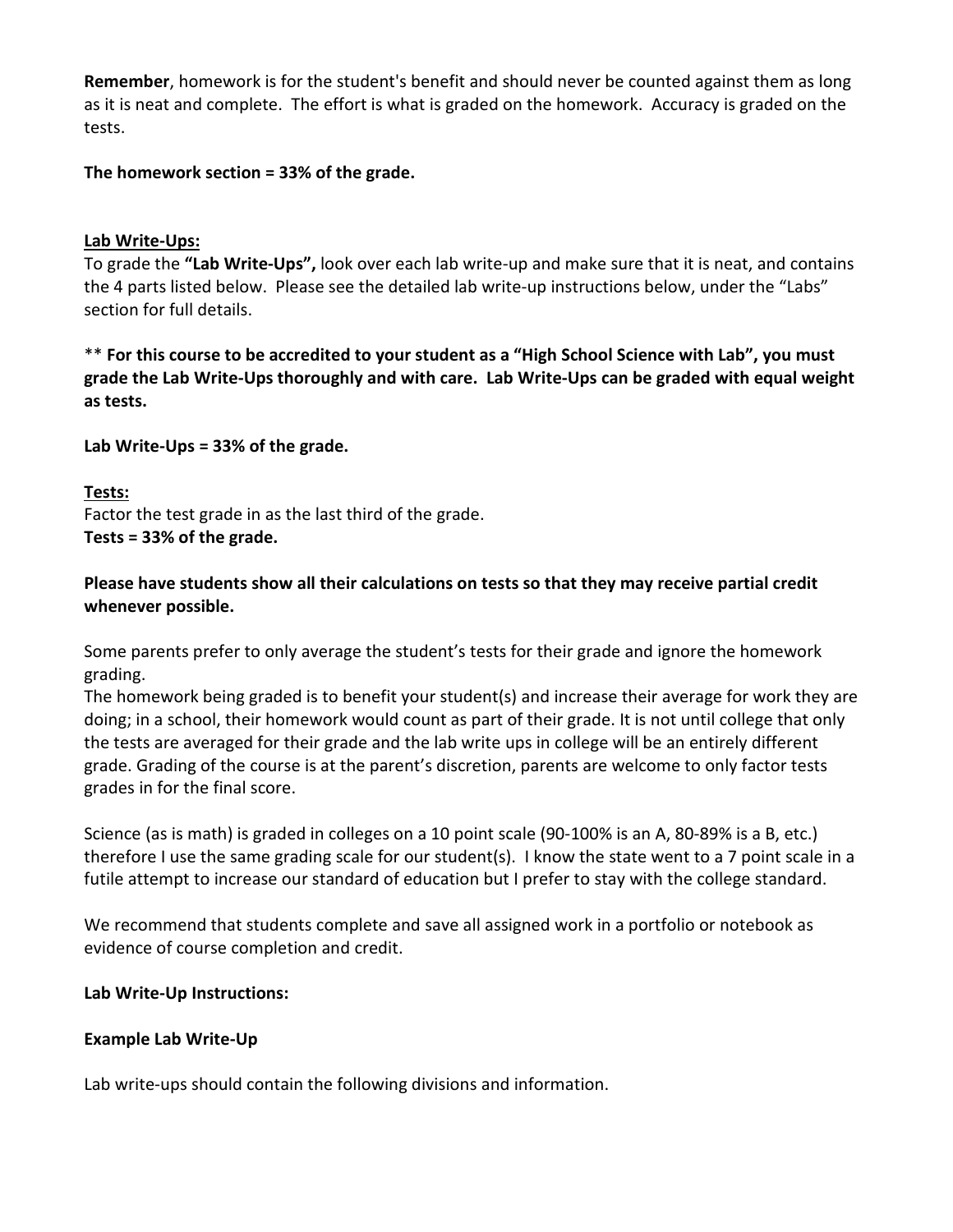# *EXPERIMENT 1.1*

# *Using a Biological Key*

(At the top of the page list the **number and name** (when giving in text) **of lab.**

4 Roman numeral designations, Skip lines between the different roman numeral sections.)

Parts I and II should be completed before watching the "Online class session" (as indicated below). Part III, calculations and IV Conclusion should be completed after watching the "Online class session".

# **I. Purpose -**

Write out why/what you hope to learn by performing this lab - this info can usually be found in the introduction of the lab in the book

# **II. Procedure -**

Write out a BRIEF but accurate list of the steps you will do to perform this lab, including materials to be used either at the top of this section or mentioned in the listed steps. Steps should be in a list style (NOT paragraph style) numbered as follows:

- **1.** First we took prepared slide of…
- **2**. Then we observed the structures listed below in the observation section…

**3.** Etc…

(As many steps as you need but DO NOT copy from the book. Put it in your own words and don't copy explanation portions that are listed in the book.)

# **III. Observations -**

Under this heading include all labeled drawings, measurements taken in the lab, and calculations done with those measurements. If there was a problem in the actual performance of the lab, that should be explained here.

# **IV. Conclusion -**

The conclusion should state the scientific fact that you were supposed to learn / observe by performing this lab. This is usually stated in the textbook either at the latter portion of the lab or in the text just after the lab. The conclusion should somehow be related to the purpose, frequently restating the purpose with the words "as observed by" and then explain how your observations supported the factual concept you have stated. The conclusion is NOT the place for your observations!!!

# **Example Lab Write-Up**

## **Experiment 1.1 Atoms and Molecules**

- **I. Purpose**  To observe how atoms change into molecules and to learn how different atoms and molecules can be
- **II. Procedure** (Notice this is short form in your own words)
- 1. Fill small glass ¾ full of water.
- 2. Stir in 1 teaspoon of baking soda and stir well.
- 3. Use partially stripped copper wires (Partially stripped on both ends) to attach to 9 volt battery terminals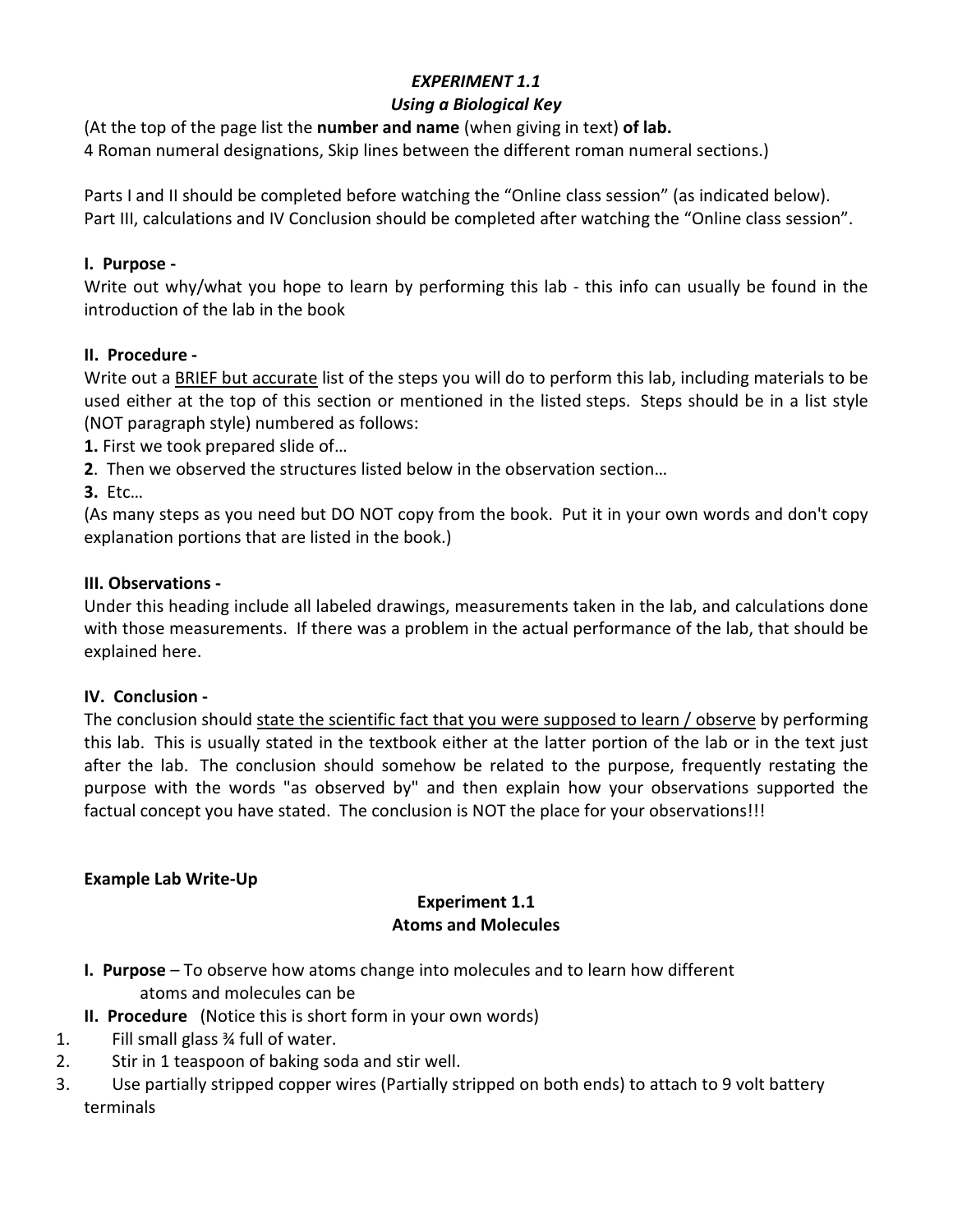- 4. Tape one wire to each terminal securely with electrical tape (make a good connection)
- 5. Without letting wire ends touch, place down in baking soda water in small glass.
- 6. If no bubbles produced, check connection of wire to terminal.
- 7. Allow to run for 10 minutes.
- 8. Record observations and clean up.

# **III. Observations**

(Here you would draw diagrams and record all observations you made during the experiment. Be thorough.)

# **IV. Conclusion**

Atoms are the smallest stable unit in creation and molecules are made up of 2 or more atoms bound together. Molecules have unique individual properties from the atoms that make them up as seen by the copper hydroxycarbonate no longer reacting with the water like the copper did.

(Please notice the conclusion stated a FACT or definition from the text that you were supposed to be learning about and that is why we did the experiment, then that fact was tied together with the observations.)

# **Questions:**

Any questions are to be submitted by email or phone (cfscienceclasses@gmail.com or 239-352-1357). Live online interaction is available by request. Please allow 48 hour response time. Longer during holiday breaks.

# **Physical Science Syllabus**

Reading assignments for each week are indicated by page numbers and include reading the labs within the assigned pages.

\* OYO = Complete all On Your Own Questions in Reading

\*\* Prep for lab = Read assigned lab, begin lab write up, by writing up the Headings, title, I. Purpose & II. Procedure

\*\*\* When completing Study Guide, the vocabulary is to be in your own words and short

\*\*\*\* Complete Lab write up = Writing up III. Observations & IV Conclusion which should be done after viewing "online class session".

\*\*\*\*\* Extra Credit Lab Write ups, parents are responsible to grade & log for extra credit on the tests

# **Make sure you have watched, "Creation Interpretation Parts 1-3-Course Prequel" on Digital Chalk as a course prequel.**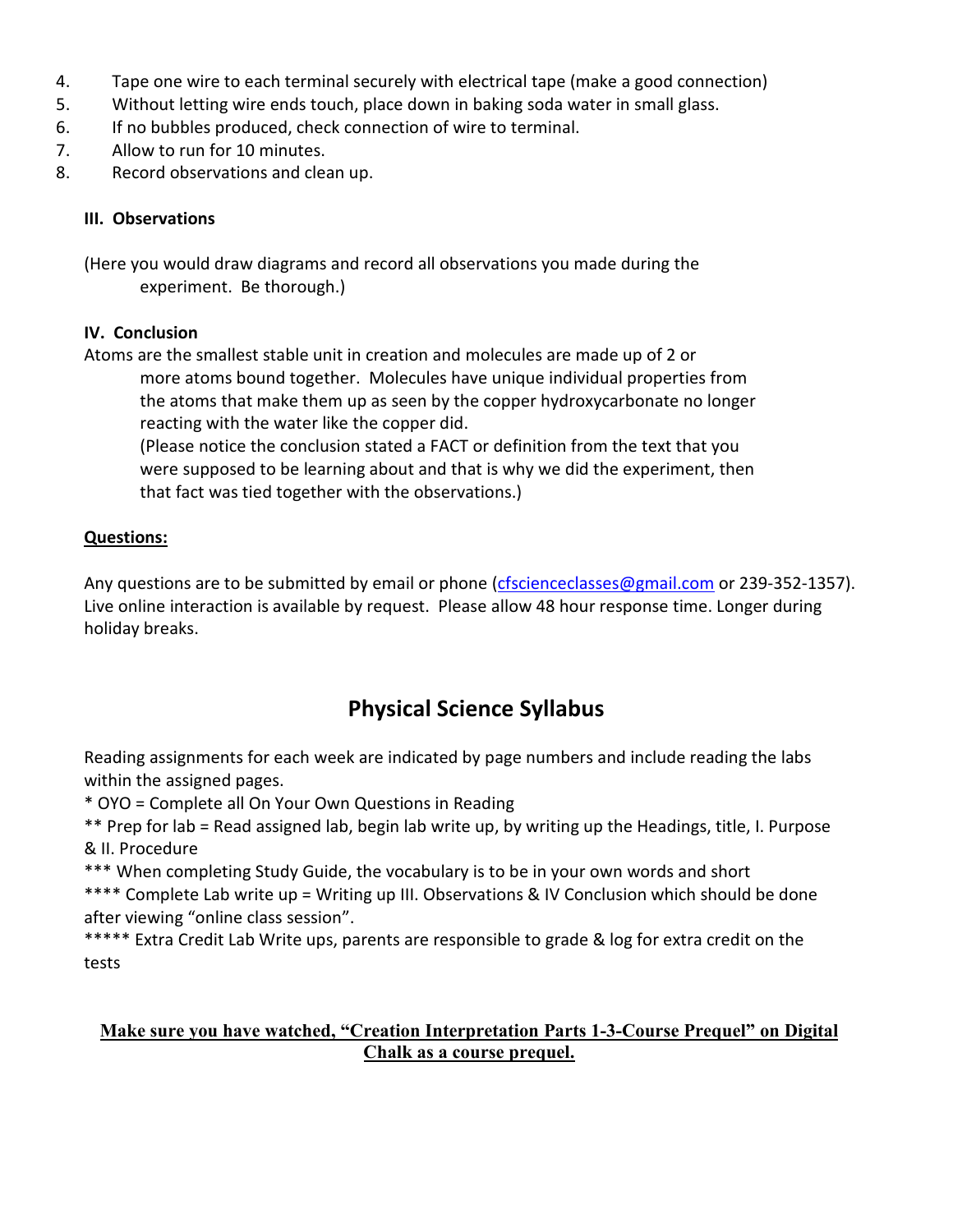**Prep for Class 1 1) Read pg 1-15 2) OYO 3) Prep for Lab 1.1** 

*Log on (www.catiefrates.digitalchalk.com) Watch "Physical Science Class 1, Part A" & "Physical Science Class 1, Part B"* 

**Prep for Class 2 1) Read pg. 15-20 2) OYO 3) Complete lab write up 1.1 4) Prep for lab 1.2 5) Complete study guide** 

*Watch "Physical Science Class 2, Part A & B"* 

**Prep for Class 3 1) Complete lab write up 1.2 2) Study for and take Module 1 test 3) Read pg. 25-36 4) OYO 5) Prep for Lab 2.1 & 2.2 Lab 2.3 is optional for extra credit** 

*Watch "Physical Science Class 3, Part A" & "Physical Science Class 3, Part B"* 

**-Test to be graded in this session.** 

**Test 1- Grading** 

**All answers are worth 6 points including 1a, 1b, 1c, 4a, and 4b. So each vocabulary word is worth 6 points each.** 

**Prep for Class 4** 

- **1) Read pg. 36-50**
- **2) OYO**
- **3) Complete write up lab 2.1 & 2.2**
- **4) Write up lab 2.3 for extra credit**
- **5) Read "Global Warming Reading" and answer questions (available on Digital Chalk once you have watched "Physical Science Class 3")**
- **6) Complete study guide Module 2**

*Watch "Physical Science Class 4, Part A" & "Physical Science Class 4, Part B"* 

**Prep for Class 5**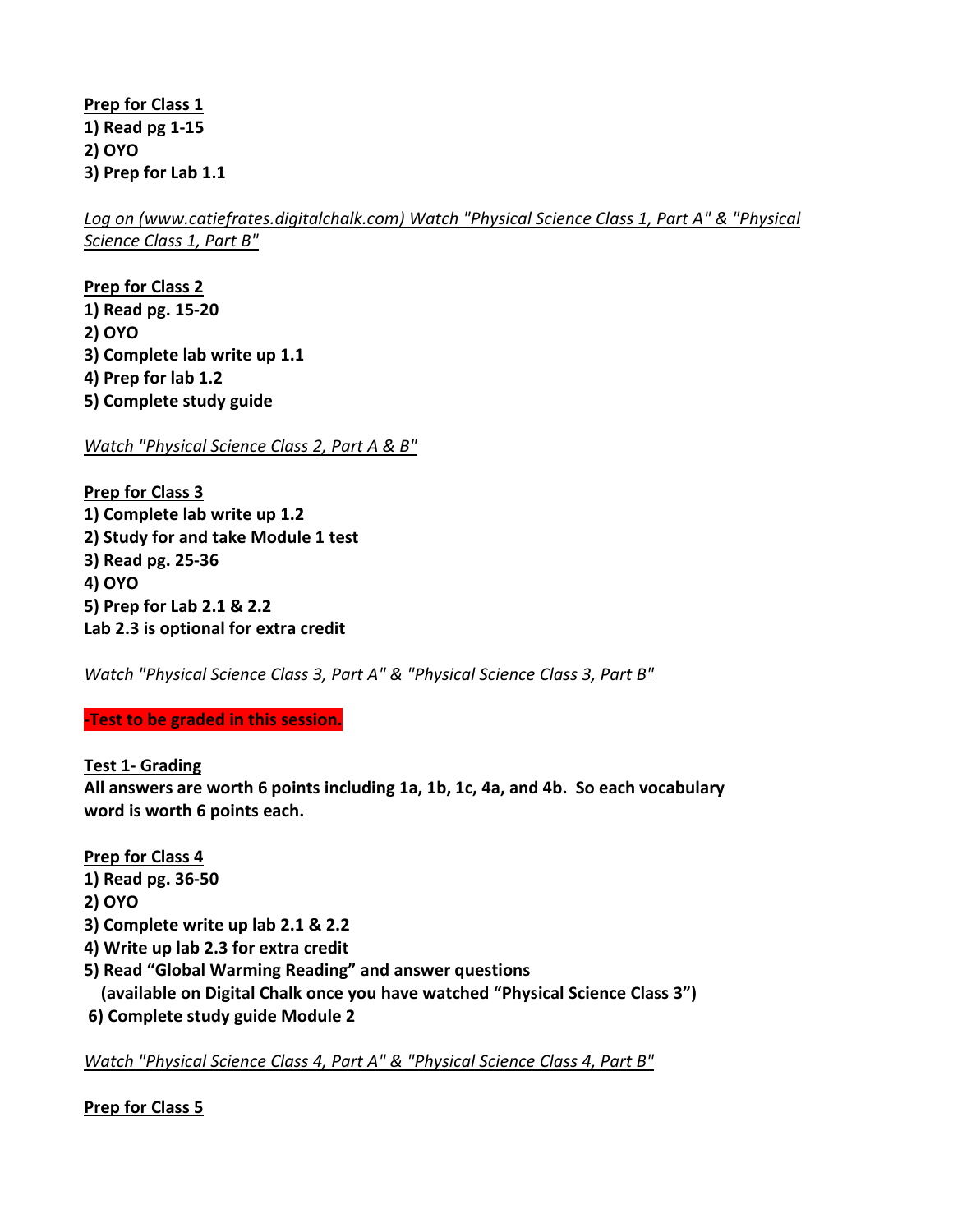**1) Study for and take test Module 2 2) Read pg. 55-66 top 3) OYO Lab 3.1 is optional for extra credit**

*Watch "Physical Science Class 5, Part A & B"* 

**-Test to be graded in this session.** 

**Test 2- Grading** 

**All answers are worth 6 points including 1a, 1b, 1c, etc. so each vocabulary word is worth 6 points each.** 

**Prep for Class 6 1) Read pg 66-76 2) OYO 3) Complete write up lab 3.1 4) Prep for lab 3.2 5) Complete study guide Mod. 3** 

*Watch "Physical Science Class 6, Part A & "Physical Science Class 6, Part B"*

**Prep for Class 7 1) Study for and take Mod. 3 test 2) Read pg. 81-90 3) OYO 4) Prep for lab 4.1 & 4.2** 

*Watch "Physical Science Class 7, Part A & B"* 

**-Test to be graded in this session.** 

**Test 3- Grading** 

**All answers are worth 5 points including 1a, 1b, 1c, etc. so each vocabulary word is worth 5 points each.** 

**Prep for Class 8 1) Read pg. 90-101 2) OYO 3) Complete lab write up 4.1 & 4.2 4) Prep for lab 4.3 5) Complete study guide** 

*Watch "Physical Science Class 8, Part A & Part B"* 

**Prep for Class 9**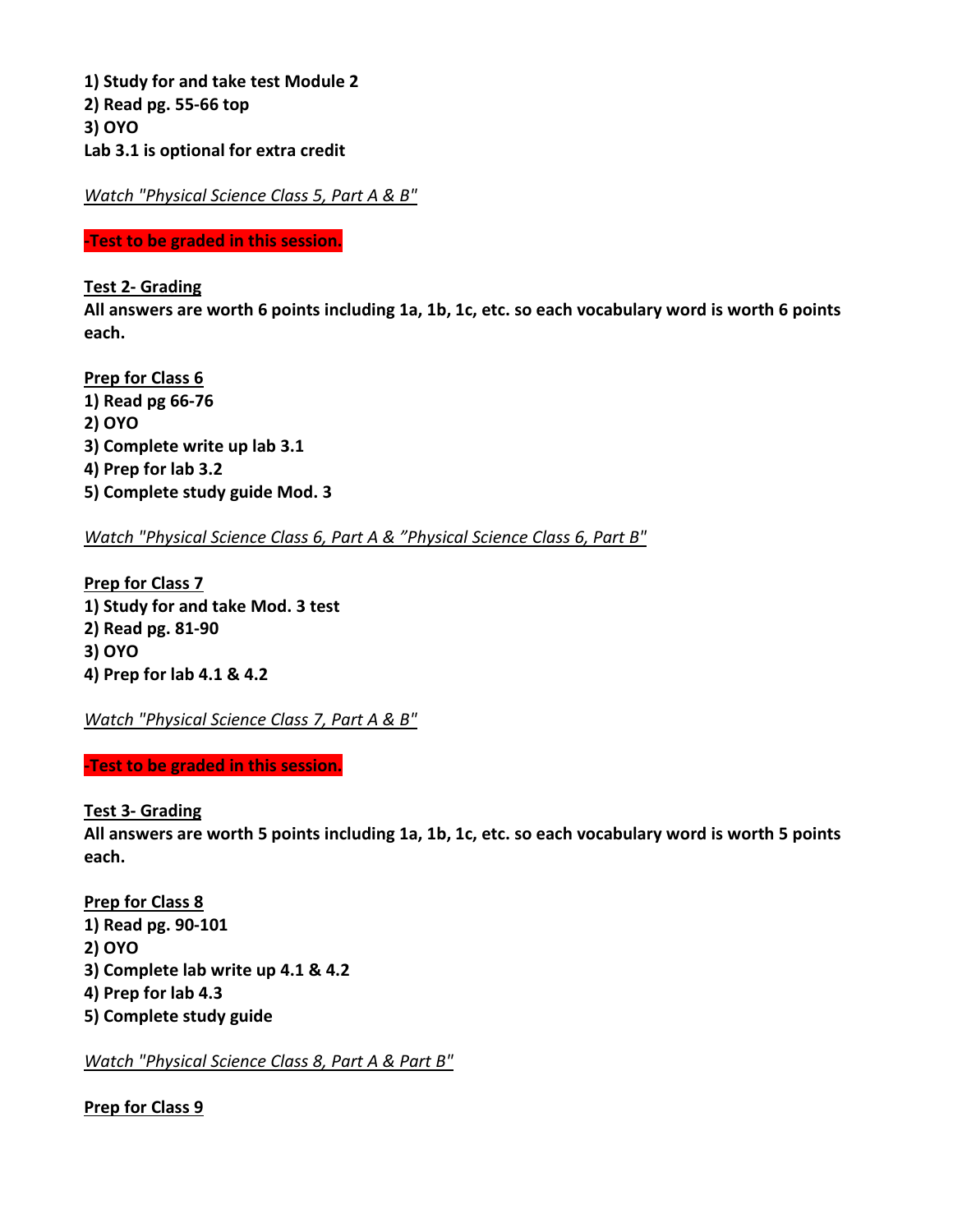**1) Complete write up 4.3 2) Study for and take Mod. 4 test 3) Read pg. 105-120 4) OYO** 

*Watch "Physical Science Class 9,Part A" &"Physical Science Class 9, Part B"* 

**-Test to be graded in this session.** 

## **Test 4- Grading**

**All answers are worth 6 points including 1a, 1b, 1c, etc. so each vocabulary word is worth 6 points each.** 

**Prep for Class 10 1) Read pg. 120-127 2) OYO 3) Prep for lab 5.3 4) Complete study guide Mod. 5 Lab 5.1-2 are optional for extra credit** 

*Watch "Physical Science Class 10,Part A" &"Physical Science Class 10, Part B"* 

**Prep for Class 11 1) Study for and take test Mod. 5 2) Read pg. 131-148 3) OYO 4) Prep for lab 6.3 Lab 6.1-2, 4 are optional for extra credit** 

*Watch "Physical Science Class 11, Part A &"Physical Science Class 11, Part B"* 

### **-Test to be graded in this session.**

# **Test 5- Grading**

**All answers are worth 5 points including 1a, 1b, 1c, etc. so each vocabulary word is worth 5 points each**.

**Prep for Class 12** 

- **1) Read pg.148-153**
- **2) OYO**
- **3) Complete write up lab 6.3**
- **4) Read "Catastrophic Plate Tectonic Model"& answer questions**

 **(available on Digital Chalk once you have watched "Physical Science Week 11")** 

**5) Complete study guide** 

*Watch "Physical Science Class 12, Part A" &"Physical Science Class 12, Part B*"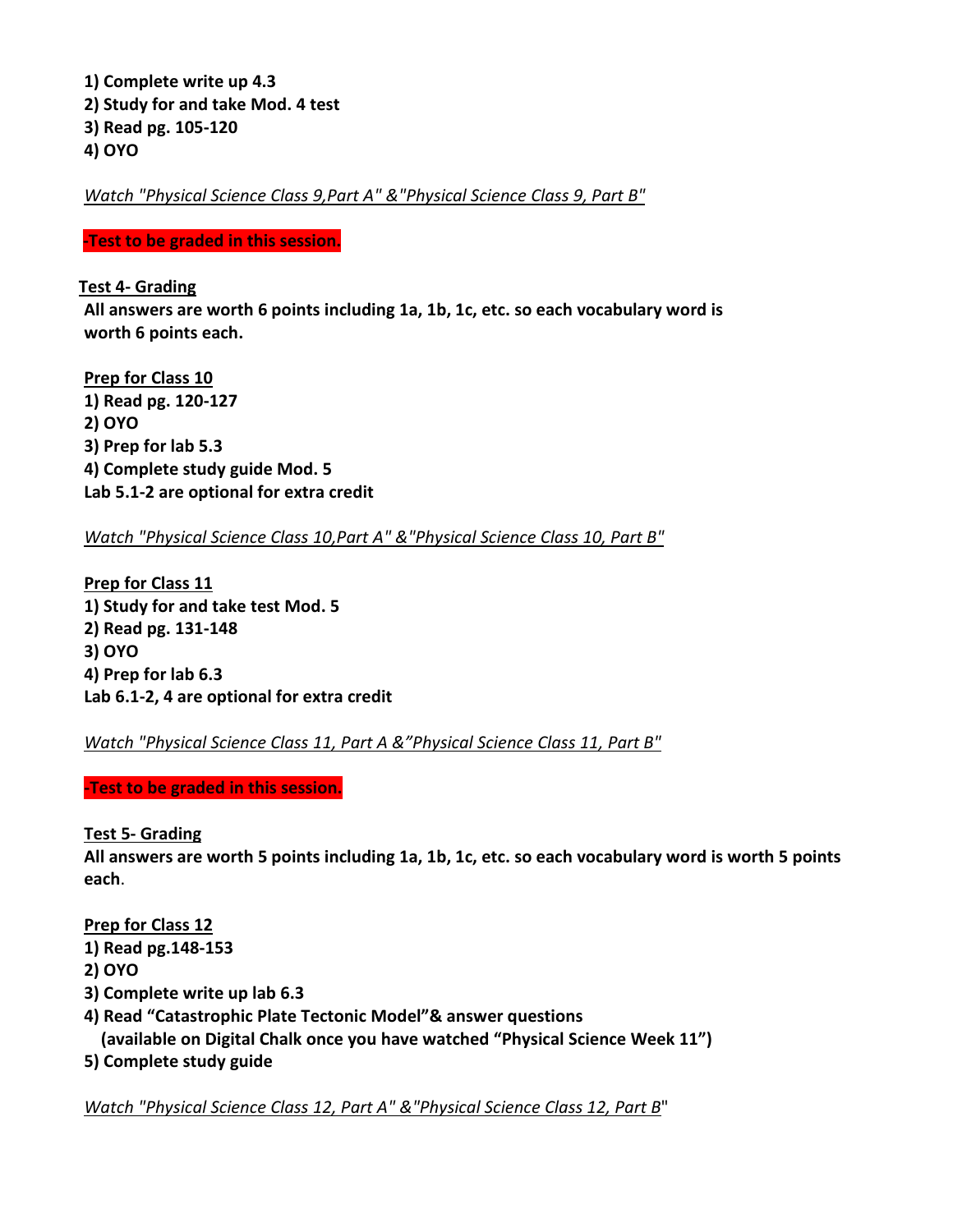**Prep for Class 13 1) Study for and take test Mod. 6 2) Read pg. 157-166 3) OYO 4) Prep for & begin lab 7.1** 

*Watch "Physical Science Class 13, Part A" &"Physical Science Class 13, Part B"* 

#### **-Test to be graded in this session.**

**Test 6- Grading** 

**All answers are worth 5 points including 1a, 1b, 1c, etc. so each vocabulary word is worth 5 points each and each answer for number 6 is worth 2 points making #6 worth 6 points total instead of 5 like the others.** 

**Prep for Class 14 1) Read pg 166-176 2) OYO 3) Complete Study Guide 7** 

*Watch "Physical Science Class 14,Part A" &"Physical Science Class 14, Part B"* 

**Prep for Class 15 1) Study for and take test Mod. 7 2) Read pg 181-191 up to hurricanes 3) OYO 4) Continue lab 7.1** 

*Watch "Physical Science Class 15, Part A" &"Physical Science Class 15, Part B"* 

**-Test to be graded in this session.** 

### **Test 7- Grading**

**All answers are worth 5 points including 1a, 1b, 1c, etc. so each vocabulary word is worth 5 points each and each cloud identification 2a, 2b, 2c are worth 5 points each.** 

# **Prep for Class 16**

- **1) Read pg 192-199**
- **2) OYO**
- **3) Complete lab 7.1 by adding info from 8.2**
- **4) Read "The Post Flood Ice Age and Continuing Catastrophes" and answer questions (available on Digital Chalk once you have watched "Physical Science Week 15")**
- **5) Complete Study Guide 8**

*Watch "Physical Science Class 16, Part A" &"Physical Science Class 16, Part B"*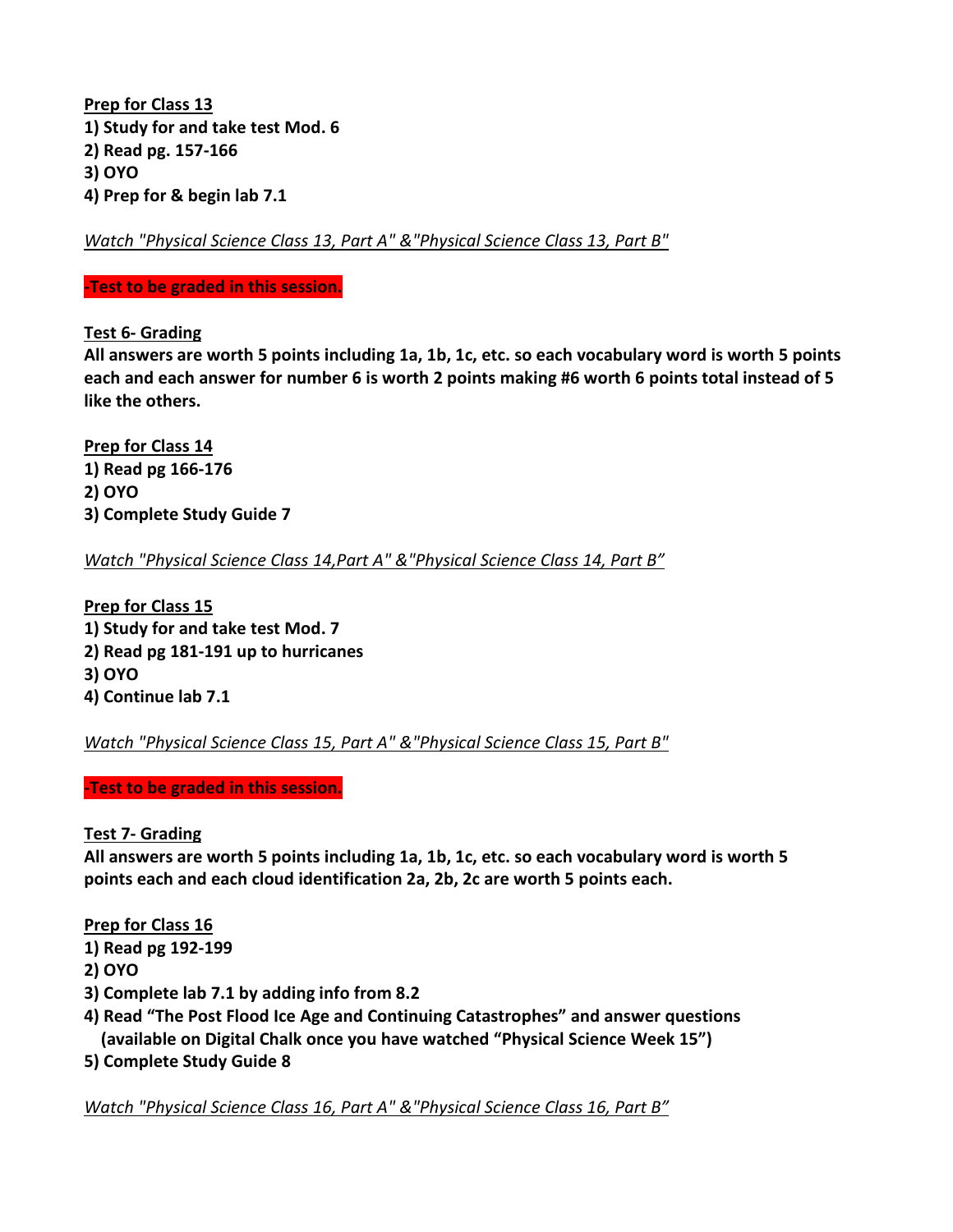**Prep for Class 17 1) Study for and take Mod. 8 test 2) Read pg. 203-216 3) OYO 4) Prep for lab 9.1** 

*Watch "Physical Science Class 17, Part A" &"Physical Science Class 17, Part B"* 

#### **-Test to be graded in this session.**

**Test 8- Grading** 

**All answers are worth 5 points including each vocabulary word, #3 each answer is worth 3 points making it worth 9 points total and #4 has two answers worth 5 points each so it is worth a total of 10 points.** 

**Prep for Class 18 1) Read pg. 216-223 2) OYO 3) Complete Lab write up 9.1 4) Complete Study Guide 9** 

*Watch "Physical Science Class 18, Part A & B"* 

**Prep for Class 19 1) Study for and take test Mod. 9 2) Read pg 229-244 3) OYO 4) Prep for lab 10.1-3** 

*Watch "Physical Science Class 19, Part A" &"Physical Science Class 19, Part B"* 

**-Test to be graded in this session.** 

### **Test 9- Grading**

**All answers are worth 6 points including 1a, 1b, 1c, etc. so each vocabulary word is worth 6 points each and #6 each are worth only 1 point so #6 total is worth 4 points.** 

**Prep for Class 20 1) Read pg 244-249 2) OYO 3) Complete write up 10.1-3 4) Complete Study Guide Lab 10.4 is optional for extra credit** 

*Watch "Physical Science Class 20,Part A" &"Physical Science Class 20, Part B"*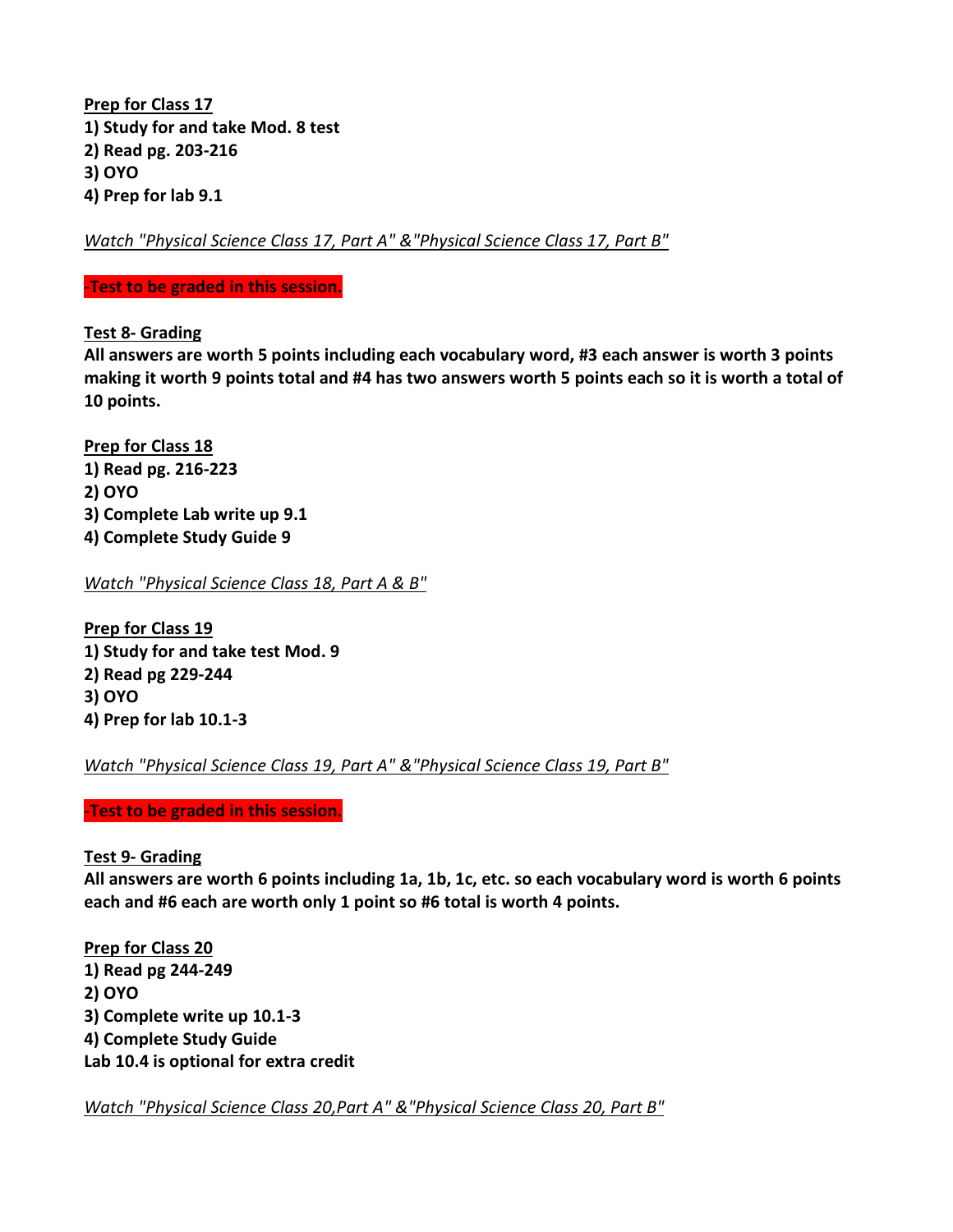**Prep for Class 21 1) Study for and take test Mod. 10 2) Read pg 255-269 3) OYO** 

*Watch "Physical Science Class 21,Part A" &"Physical Science Class 21, Part B"* 

#### **-Test to be graded in this session.**

**Test 10- Grading** 

**All answers are worth 5 points including 1a, 1b, 1c, etc. so each vocabulary word is worth 5 points each and #2 has three answers so it is worth 15 points.** 

**Prep for Class 22 1) Read pg. 269-280 2) OYO 3) Prep for lab 11.3 4) Complete Study Guide 11** 

*Watch "Physical Science Class 22, Part A" &"Physical Science Class 22, Part B"* 

**Prep for Class 23 1) Study for and take test Mod. 11 2) Read pg. 284-308 3) OYO 4) Prep for lab 12.1 & 12.2 (Modify procedure using an electroscope that is already made) 5) Complete Study Guide 12** 

*Watch "Physical Science Class 23,Part A" &"Physical Science Class 23, Part B* 

**-Test to be graded in this session.**

### **Test 11- Grading**

**All answers are worth 8 points each. (We are aware this adds up to 104 points total but this is balanced out by other tests where the points were extremely lenient.)** 

**Prep for Class 24 1) Complete write up 12.1 & 12.2 2) Study for and take test Mod. 12 3) Read pg 313-327 top 4) OYO** 

*Watch "Physical Science Class 24, Part A" &"Physical Science Class 24, Part B"*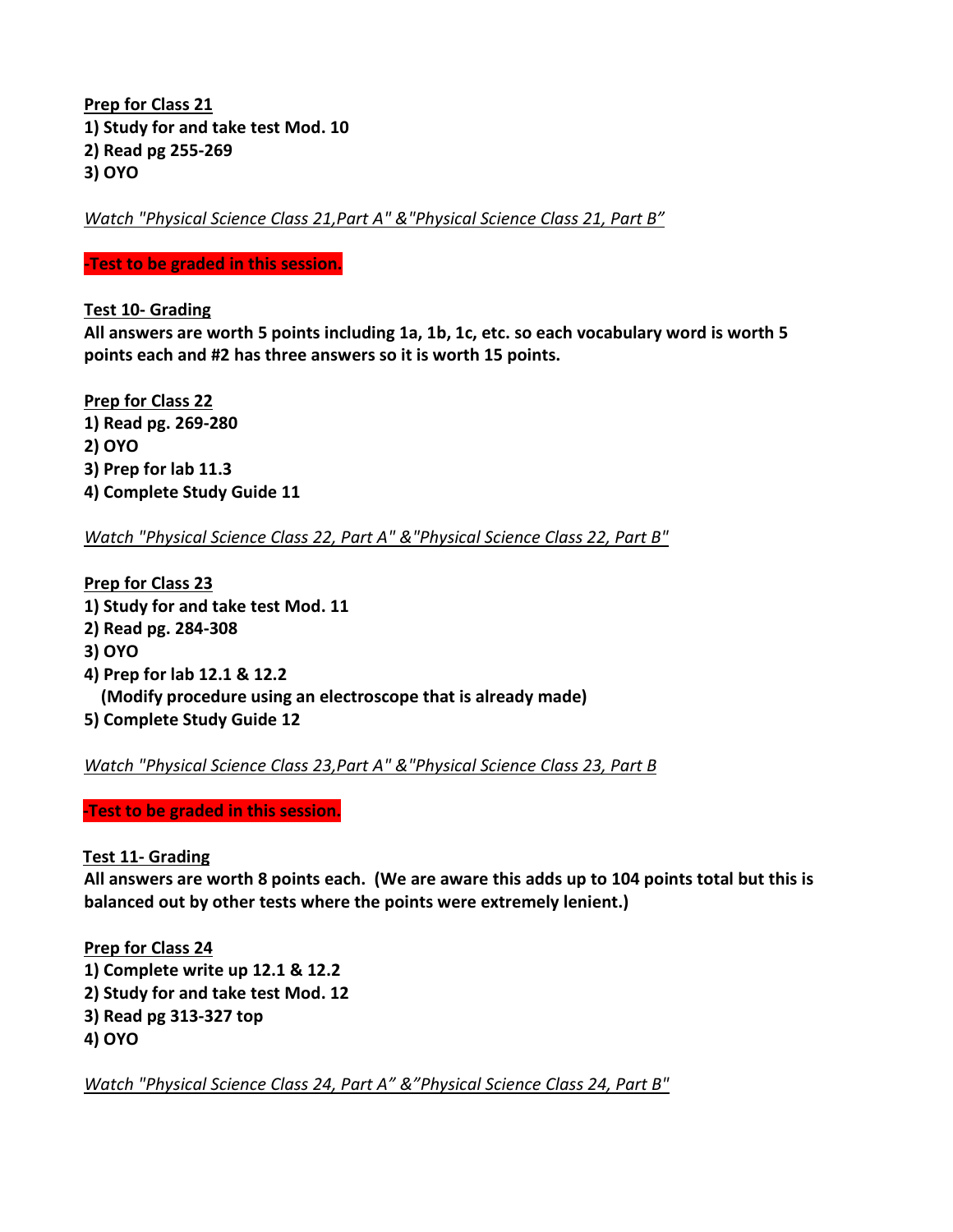**-Test to be graded in this session.** 

#### **Test 12- Grading**

**All answers are worth 6 points including 1a, 1b, 1c, etc. so each vocabulary word is worth 6 points each.** 

**Prep for Class 25 1) Read pg 327-336 2) OYO 3) Complete Study Guide** 

*Watch "Physical Science Class 25, Part A" &"Physical Science Class 25, Part B"* 

**Prep for Class 26 1) Study for and take test Mod. 13 2) Read pg 340-353 top 3) OYO** 

*Watch "Physical Science Class 26, Part A" &"Physical Science Class 26, Part B"* 

**-Test to be graded in this session.** 

**Test 13- Grading** 

**All answers are worth 5 points including 1a, 1b, 1c, etc. so each vocabulary word is worth 5 points each, each answer for #2 is worth 5 points for a total of 10 points, 4a, 4b, 4c are each worth 5 points.** 

**Prep for Class 27 1) Read pg 353-362 2) OYO 3) Prep for lab 14.3 & 14.5 4) Complete Study Guide** 

*Watch "Physical Science Class 27, Part A" & "Physical Science Class 27, Part B"* 

**Prep for Class 28 1) Complete write ups 14.3 & 14.5 2) Study for and take test Mod. 14 3) Read pg 367-381 4) OYO** 

*Watch "Physical Science Class 28, Part A" &"Physical Science Class 28, Part B"* 

**-Test to be graded in this session.** 

**Test 14- Grading**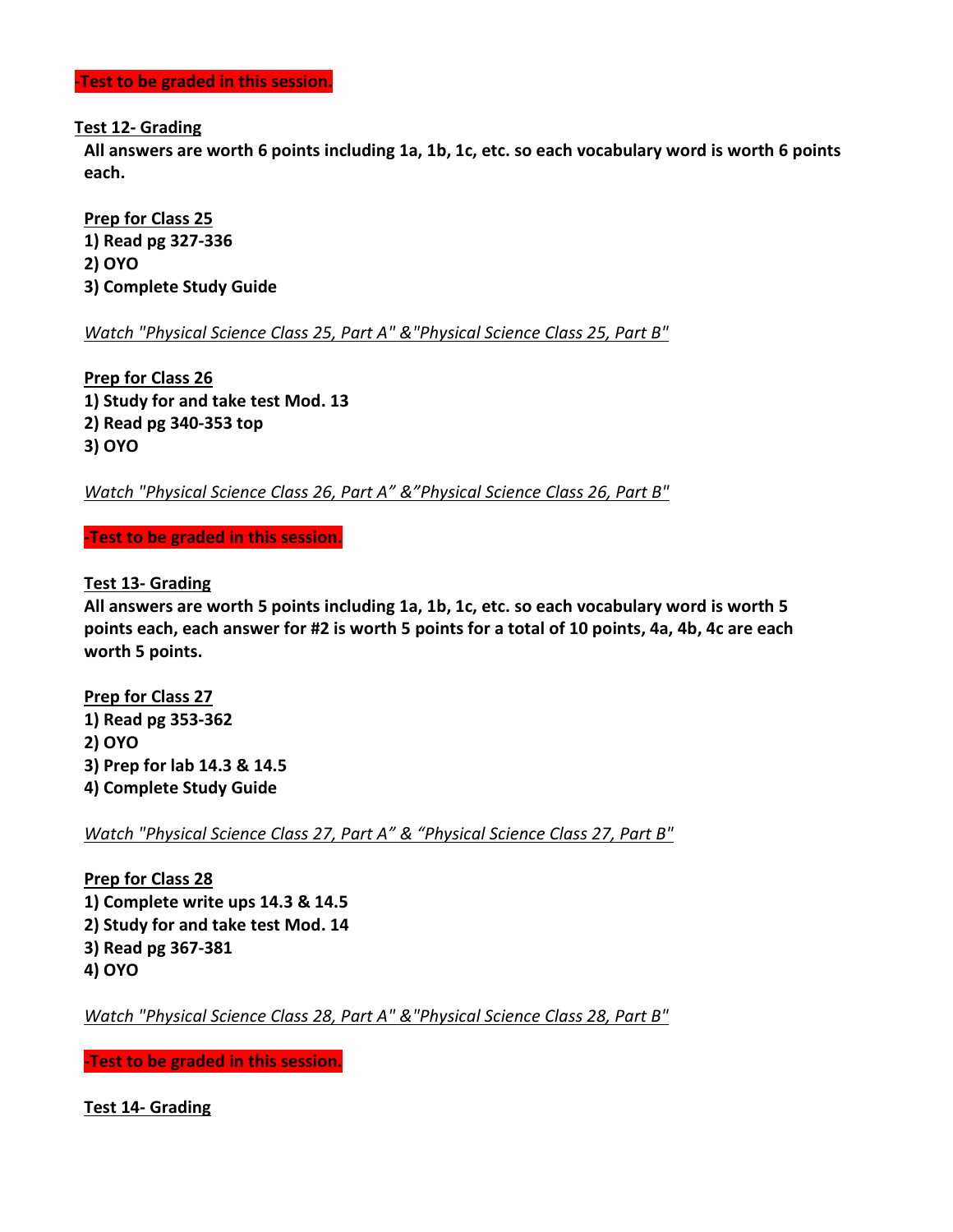**All answers are worth 5 points including 1a, 1b, 1c, etc. so each vocabulary word is worth 5 points each and each of the four answers on #10 are worth 2 points for a total of 8 points for #10.** 

**Prep for Class 29 1) Read pg 382-392 2) OYO 3) Write up 15.1 & 15.3 the way we did them in class 4) Prep for lab 15.4 5) Complete Study Guide** 

*Watch "Physical Science Class 29, Part A & B"* 

**Prep for Class 30 1) Complete lab write up on 15.4 2) Study for and take test Mod. 15 3) Read pg 397-411 4) OYO** 

*Watch "Physical Science Class 30, Part A" &"Physical Science Class 30, Part B"* 

**-Test to be graded in this session.** 

**Test 15- Grading** 

**All answers are worth 6 points including 1a, 1b, 1c, etc. so each vocabulary word is worth 6 points each.** 

# **Prep for Class 31**

- **1) Read pg 411-418**
- **2) OYO**
- **3) Read "Stellar Evolution" (available on Digital Chalk once you have watched "Physical Science Class 30")**
- **4) Complete Study Guide**

*Watch "Physical Science Class 31,Part A" &"Physical Science Class 31, Part B"* 

# **Prep for Class 32**

- **1) Study for and take Mod. 16 test**
- **2) Read "Creation Astronomy"**
- **(available on Digital Chalk once you have watched "Physical Science Week 31")**

*Watch "Physical Science Class 32, Part A" &"Physical Science Class 32, Part B"* 

**-Test to be graded in this session.** 

**Test 16- Grading**